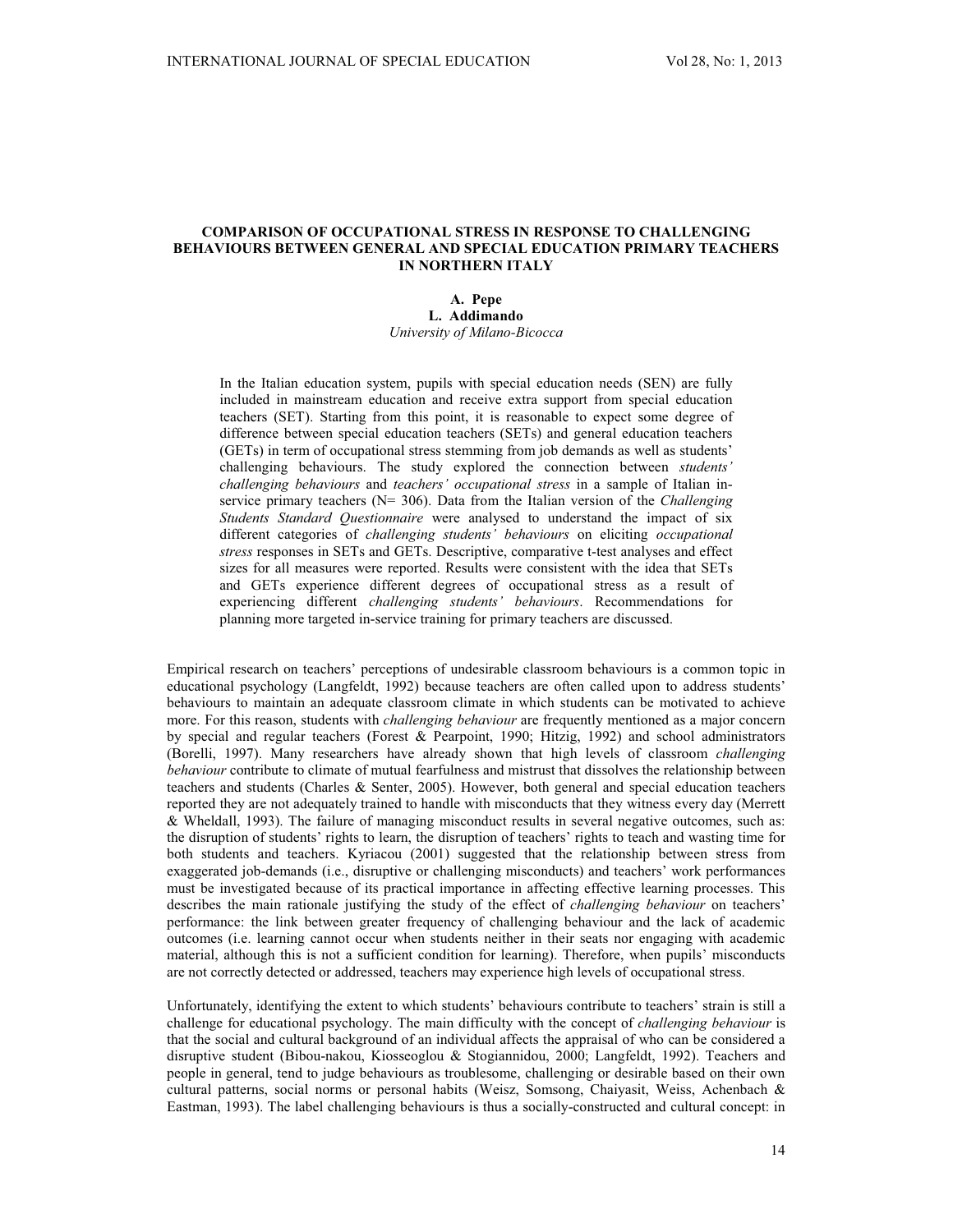a plain way a behaviour becomes problematic when it is troublesome to someone (Jones, Charlton & Wilkin, 1995).

Based on these premises, we conducted a local research in the field of primary students' *challenging behaviours* both to replicate effects documented in different cultural milieu and to gain insight from different educational settings*.* As suggested by Leung and Ho (2001), *to increase the applicability of findings, it pays to explore most relevant students' behavioral categories in local settings* (p. 232). Starting from prior research in the analysis of pupils' *challenging behaviours*, the present study investigated the relationship between disruptive classroom behaviours and occupational stress in a sample of in-service Italian primary teachers. As Kokkinos and Davazoglou (2009) stated, *one of the variables that has been taken into consideration in teacher stress research is within-occupation variance, which assumes that different occupational titles subsume many heterogeneous work functions, which are associated with different degrees of job strain* (p.407). It must be remarked, however, that the present study is looking to examine challenging behaviours effect on teacher occupational stress rather that zeroing in on the definition of a challenging behaviour as a construct. To this end, the study used the six-model of *challenging behaviours* (Wolf, Van der & Everaert, 2003) to test whether Special Education Teachers (SET) and General Education Teachers (GET) differ in perceived stress associated with, and frequency of students' *challenging behaviours* in the Italian education system. Our research hypothesis stated that as a result of different job demands SETs' and GETs' scores would differ in the frequency of *challenging behaviours* they encounter, as well as the consequent occupational stress they experience.

In order to address this issue, the paper first outlined theoretical underpinnings of the study (as well as the description of the main psychometric proprieties of the *Challenging Students Standard Questionnaire* and its measures), and then reported the results of ANOVA which was conducted to compare the two groups of teachers (N= 306). Descriptive, comparative t-test analyses and effect sizes for all measures were reported.

The present study represents an attempt to fill previous gaps in the investigation of students' *challenging behaviours* in elementary schools because, despite its importance, little research has focused on the middle years, five to nine, of schooling (Arbuckle & Little, 2004; Sun & Shek, 2012). From this viewpoint, this study collected information from teachers with different years of teaching experiences and institutional tasks (e.g. SETs and GETs), in order to portrait a more accurate glimpse of such issue. Academically, the study's findings would increase local literature since a general paucity of recent researches on this topic can be found (Addimando, 2010). Practically, it was aimed at helping teachers to understand what is currently occurring in their classrooms about the most frequent and stressful behaviour in order to improve the learning environment through an active management of such misconducts.

### *Prior studies*

#### *Research on teachers' stress*

The topic of *teacher stress* has long been investigated and has become a research area with worldwide interest (Kyriacou, 2001). The international literature consistently describes the teaching profession as an occupation beset by high level of stress (Beer & Beer, 1992; Johnson, Cooper, Cartwright, Donald, Taylor & Millet, 2005). Roughly, one-third of all interviewed teachers referred to themselves as *very* or *extremely* stressed due to high work demands (Chan & Hui, 1995; Gevin, 2007; Kyriacou, 1987).

On a theoretical level, the *transactional model of stress* (Lazarus, 1966; Lazarus & Folkman, 1984) asserts that the feeling stress occurs when people experience *imbalances* between personal life demands and the availability of resources to cope with such demands (Sapolsky, 1998). According to this model, Kyriacou and Sutcliffe (1978) refers to *teacher stress* as: a response syndrome of negative affects (such as anger or depression) resulting from aspects of the teacher's job and mediated by an appraisal of threat to the teacher's self-esteem or well-being and by coping mechanisms activated to reduce the perceived threat (p. 159).

From this point of view, *occupational stress* is the result of a situation in which teachers are afflicted by *negative affects* resulting from exposure to various *job stressors*. A job stressor is a work-related environmental condition that affects the psychological, social and physiological health of an individual (Hurrel, Nelson, & Simmons, 1998).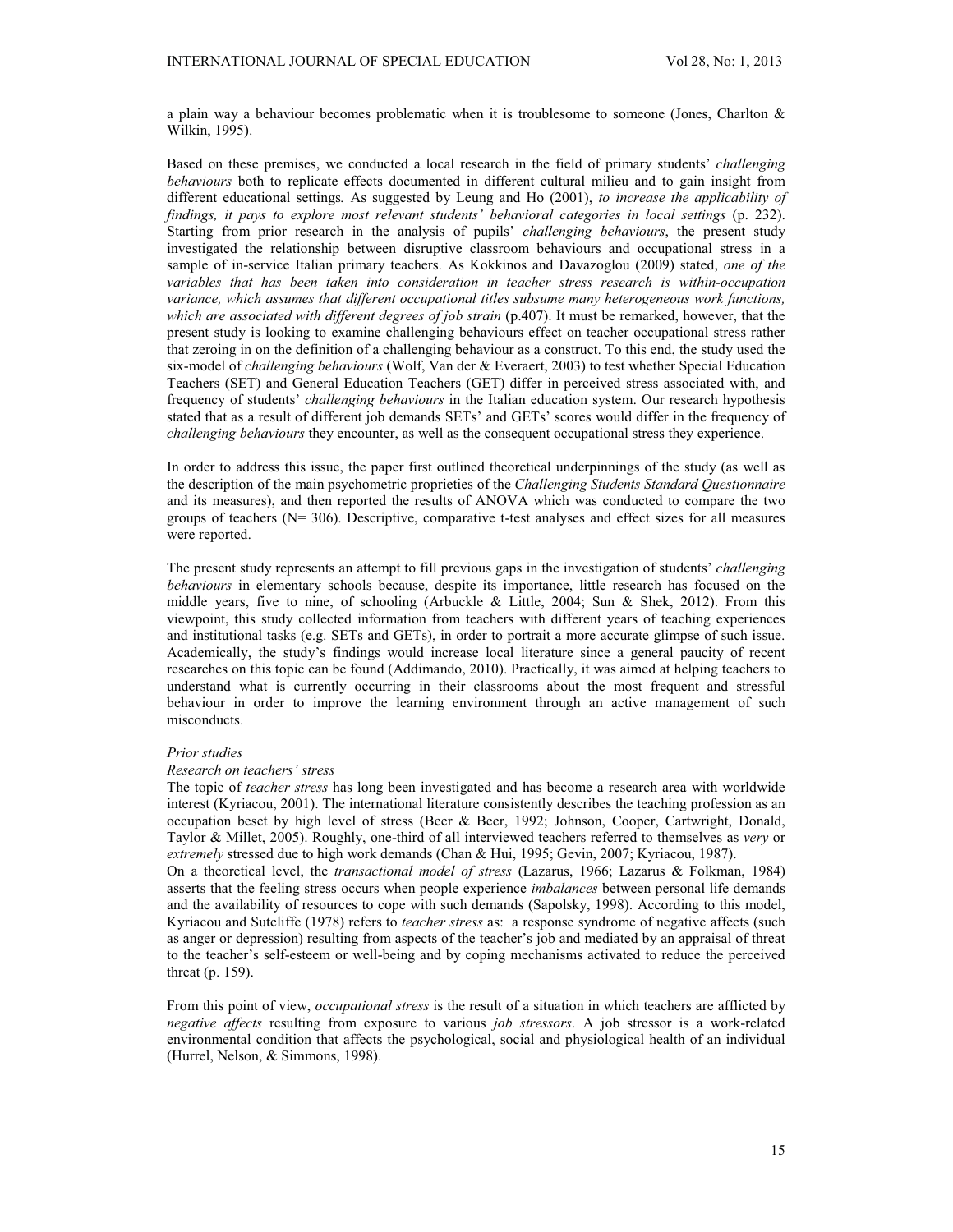Excessive workload, poor school climate, lack of support from colleagues (Chan, 1998; Durham, 1992; Wilson, 2002), lack of professional recognition, diversity of tasks required, excessive bureaucracy, time pressure and the amount of paperwork required of teachers are recognised as *job stressors* (Burke & Greenglass, 1995; Pithers, 1995). Other sources of *occupational stress* included large class size, social isolation, fear of violence and role ambiguity (Travers & Cooper, 1996). Particularly severe consequences of *job stressors* included: physical illness, early retirement from the profession (Chaplain, 2008), cardiovascular disease, decline in quality of relationships with peers, anxiety, feelings of inadequacy (Punch & Tuettman, 1990), chronic fatigue, depression and *burn-out syndrome* (Betoret, 2006). The influence of job stressors on teachers' lives can be classified into two categories: *externalenvironmental* and *internal-emotional.* The first set, external-environmental*,* is directly linked to the academic facet of teachers' work and teaching processes (i.e., the efficacy of learning), the second set, internal-emotional*,* is more connected to inner states and feelings that teachers experience as a result of handling job stressors: anxiety, anger, annoyance, irritation, frustration, low sense of efficacy, low motivation and distress. The internal-emotional and external-environmental spheres are extremely interwoven (Schutz & Zembylas, 2009) and both contribute to shape teachers' performances.

# *Students' challenging behaviours in primary schools*

Since the early stages of research on teachers' occupational stress, students' *challenging behaviours* have been shown to increase levels of distress for both qualified and novice teachers (Head, Hill & McGuire, 1996). Dealing with classroom misconduct prompts acute psychological distress in teachers (Finlay-Jones, 1986), sometimes causing them to leave the profession early (Priyadharshini & Robinson-Point, 2003). But what should be considered challenging behaviour in an educational context? We have already mentioned that, in some ways, the label *challenging behaviour* is no longer anchored to the intrinsic characteristic of the phenomenon, but even still it can be useful to propose some shared definitions of *misbehaviour* that underlie the social aspect of the phenomenon.

In general, the term students' *challenging behaviour* refers to any behaviour that threatens the flow of academic performance in a particular context (Turnuklu & Galton, 2001). A similar way to describe a *challenging behaviour* could be *any student behaviour that is perceived by the teacher to compete with or threaten the academic actions at a particular moment* (Burden, 1995, p.15). In a survey of British teachers' perceptions of students' classroom behaviour, Houghton, Wheldall, and Merrett (1988), defined a *challenging* conduct as: *an activity which (a) annoys, upsets or distresses teachers (b) is disruptive of good order in the classroom and causes trouble and (c) leads teachers to comment continually* (p. 299). An alternative definition was proposed by Emerson (1995): *a culturally abnormal behaviour(s) of such intensity, frequency or duration that the physical safety of the person is likely to be placed in serious risk*  (p.3).

In all proposed definitions, authors underlined both the cultural features and the disruptive nature of *challenging behaviours*: misconduct plays an active role in teachers' activities by threatening academic progress and work performance. Although many studies have examined the issue of *challenging behaviour,* few studies have tried to categorise the wide range of *challenging behaviours* in classroom in order to obtain a synthesized view of the phenomenon through the adoption of more comprehensive categories.

In an attempt to categorise students' misconducts, the Individuals with Disabilities Education Act Amendments (IDEA, 1997) briefly described two *clusters*: *externalized behaviours* and *internalized behaviours.* Externalized behaviours include under-socialized conduct disorders (i.e. antisocial behaviour with both physical and verbal aggression), over-socialized conduct disorders (such as truancy, running away from home and opposition to authority) and motor excess conducts. Internalized behaviours include anxiety, social withdrawal and clinical depression (Cullinan, 2004). These two categories are not mutually exclusive (Gresham & Kern, 2004); for instance a verbal aggression from a pupil can occur with a more pervasive feeling of anxiety.

An alternative model based on four different categories of students' conduct has been recently proposed by Evertson, Emmer and Worsham (2006): 1) no problem consists of behaviours that did not interrupt learning; 2) minor problems are those that do not occur frequently and do not interfere with learning process (i.e. eating candy); 3) major problems interfere with the teaching process (they include failing to follow rules or hitting classmate); 4) escalating problems are cases where minor problems escalate and result in a menace to the classroom climate.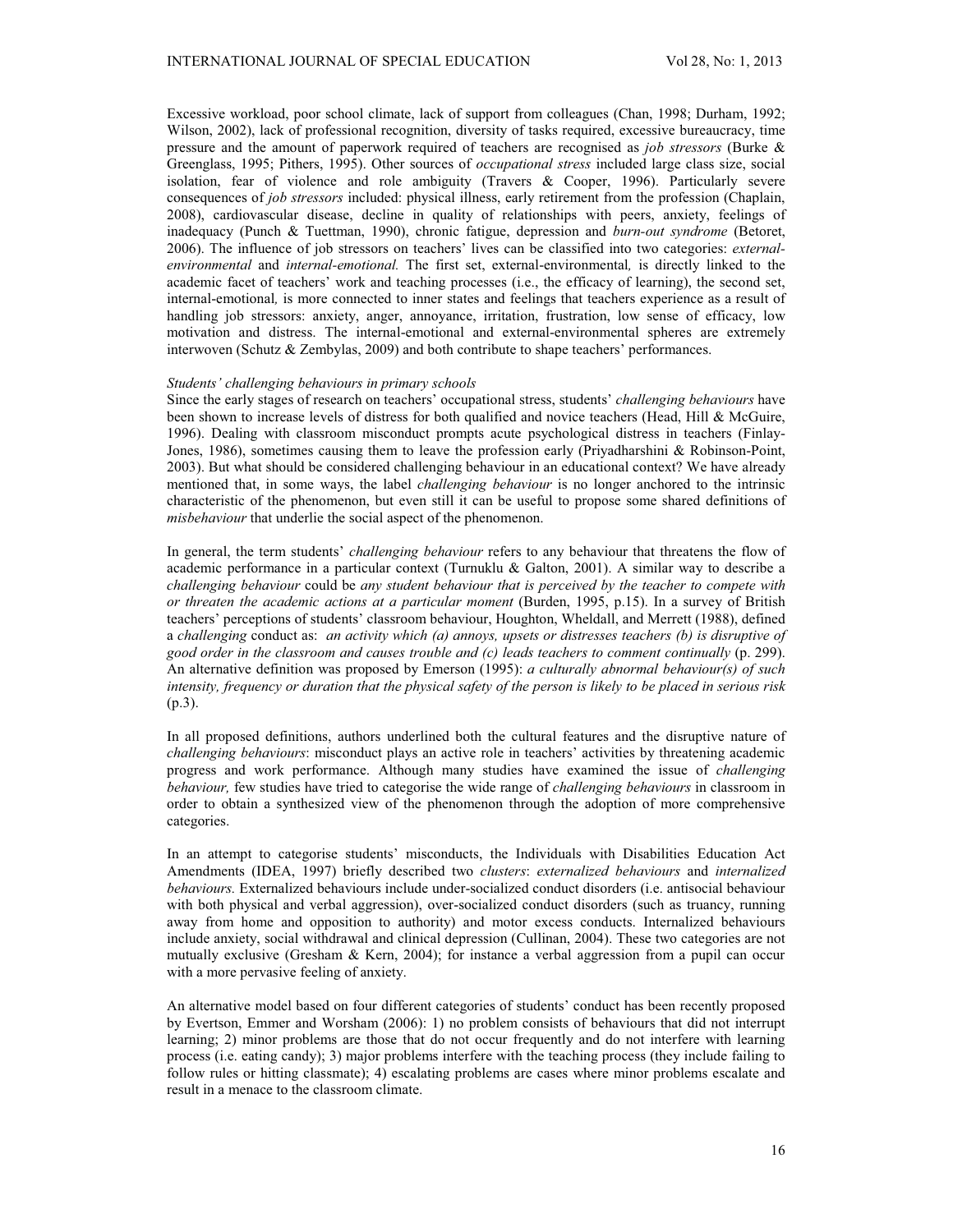Along with models that try to categorise pupils' *challenging behaviour* according to its impact on the teaching process, other approaches emphasise the need to specifically report the type of behaviour that is most troublesome for teachers. In these studies, disruptive classroom misconducts and students' *challenging behaviours* are studied in terms of the most frequent disruptive behaviour and the most troublesome disruptive behaviour that occurred in classrooms (Stephenson, Martin, & Linfoot 2000).

Merret and Wheldall (1984) carried out a relevant survey among British primary teachers concerning students' misbehaviour; talking out of turn, disturbing others, non-attendance and disobedience were reported as most problematic. Wheldall and Merret (1988) replicated the same study in another random sample of British in-service teachers (N=198) in which talking out of turn was again the most troublesome and most frequent misconduct followed by hindering other children. A modified version of Wheldall's questionnaire was used by Leung and Ho (2001) in a sample of Hong Kong primary school teachers. In this Chinese sample, teachers emphasised that talking out of turn was the most disruptive and the most frequent *challenging behaviour*, but non-attentiveness ranked second.

### *Italian Educational System: Special and General Education Teachers*

In Italy, schools for pupils with special education needs do not exist and students with different abilities usually attend traditional schools with other students. Since 1977, law 517 (Official Government Gazette, 224, 18/08/1977) has provided a fully-functional framework to address the job of Special Education Teacher (SETs). In order to achieve standard curriculum goals, students are helped by SETs through oneon-one relationships or by arranging small group work setting within the classrooms.

To become a SETs, *novices* must undergo the same academic training of GETs, but must also earn a degree in Educational Science, in which they pass a 400 hours specialisation course (law 104, Official Government Gazette 05/02/1992). SETs fieldwork chiefly pertains to two domains: 1) providing direct teaching to special needs students (i.e., setting out academic goals and planning activities) and 2) interacting with other professionals and parents to coordinate students' full academic development. Thus, the main differences between SETs and GETs can be expressed in terms of the relationship they have with their students: SETs direct their work to a single student (or to a small group), GETs are called to deal with a whole class of pupils (up to twenty or more).

Despite the fact that SET and GET share the macro-cultural framework (they actually work in the same educational system), evidence indicates that GETs may be less tolerant in dealing with problematic behaviour than SETs (Safran & Safran, 1985). Unfortunately, in the international literature a *demarcation line* about what differences exist between the two groups, in terms of experienced stress, can't be traced: from this point of view results are still far from being conclusive (Kokkinos & Davazoglou, 2009). For instance, Cherkes and Fimian (1982) reported an higher levels of stress in SETs, Kyriacou (1987) and Trendall (1989) reported lower levels of stress in SETs and Williams and Gersch (2004) found no significant differences between groups. It must be mentioned that all proposed studies were conducted in educational contexts in which SETs are employed in Special Education Schools rather than in an inclusive setting. To our knowledge, in Italian milieu there are few studies that investigated the differences between SETs and GETs in terms of stress-inducing students' behaviour. In general, Italian SETs reported a more favourable attitude towards students with disabilities (Vianello & Moalli, 2001), they tend to adopt more *innovative* learning strategies (Besio & Chinato, 1997) and, finally, SETs perceived GETs less prepared to deal with *problematic* students (Miller, Brownell & Smith, 1999).

## *Research questions*

As a part of a larger cross-national project, the aim of the present study was to investigate in-service primary teachers' perception of pupils' *challenging behaviour* in Italian schools, as well as the relationship between misconduct and teachers' *occupational stress*. According to Lazarus's *transactional model* (1966), individual distress cannot be depicted as a static element, but instead represents the results of dynamic process between the characteristics of the person and the characteristics of the environment (Lazarus, 1990). In relation to Italian educational system, researches should expect that SETs and GETs will rate the frequency at which behaviours occur and the related distress from such behaviours in different ways due to their different job tasks. Although the study of stress can be extricated separated from the study of the process of exchange between individuals and their environment, in the present paper *occupational stress* is primarily used as an outcome variable of the occupational context: a measure of the subjective psychological distress experienced by teachers in response to students' *challenging behaviours*. Three main research questions were addressed: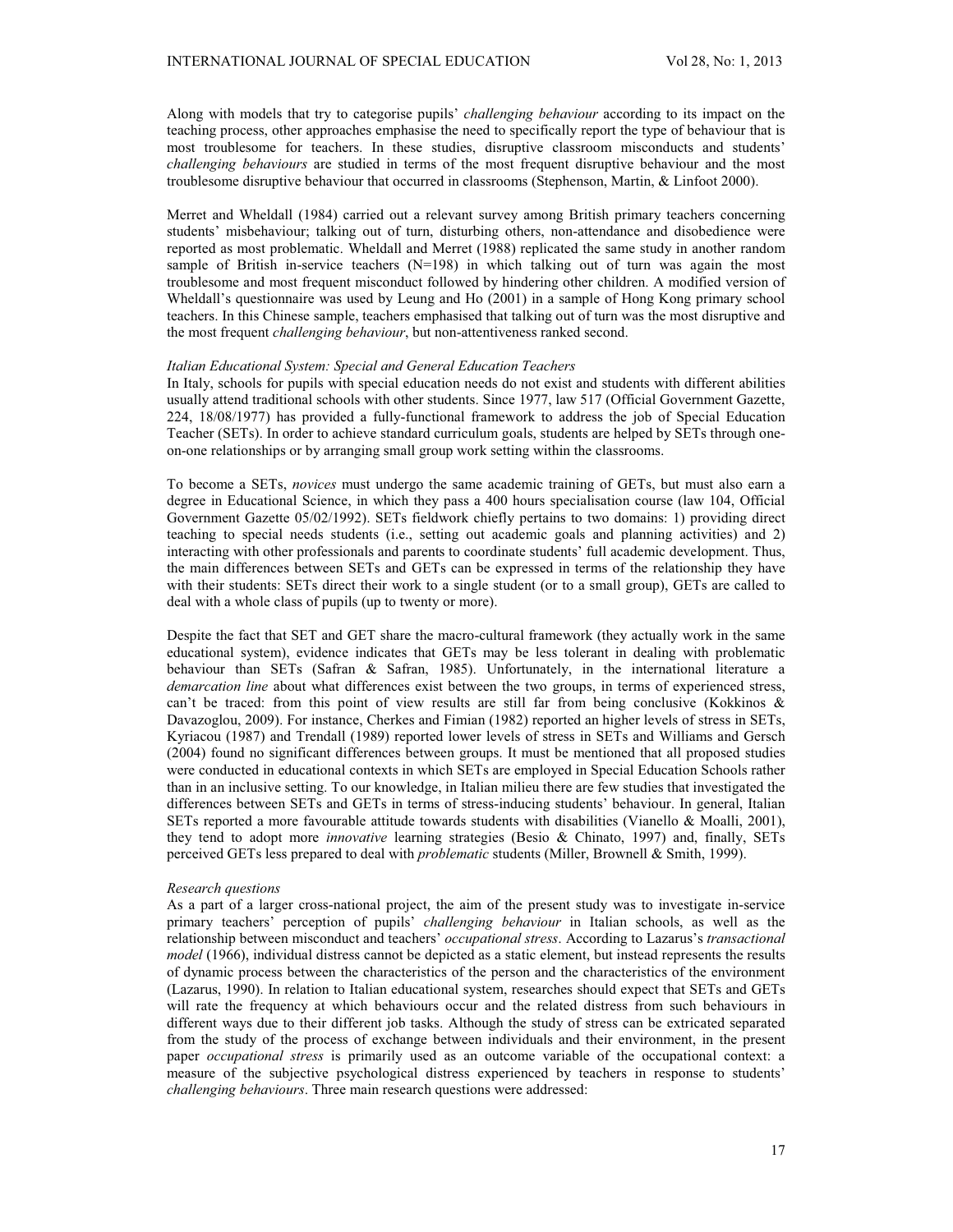1 – What are the most frequent and most stressful students' *challenging behaviours* for Italian primary GETs ?

2- What are the most frequent and most stressful students' *challenging behaviours* for Italian primary SETs ?

3 – Are there any detectable differences between GETs and SETs in terms of which behaviours they regard as the most frequently challenging or most stress-inducing?

# **Method**

*Sample and procedure*

A sample of 306 full-time in-service primary school teachers from the city of Milano, as well as other urban and sub-urban areas of the Lombardy (Italy), participated. Since data have been collected in the northwestern part of the country, the sample is a convenience sample and does not claim to be representative of the whole population of Italian teachers. Participation in the study was on a voluntary basis: participants were recruited on-site and interviewed during their working time. All questionnaires were completed anonymously and handed in collectively. Authors decided to organize plenary assemblies in schools so that the teaching staff was quickly informed about the aims of the research and about the procedures for properly filling in the questionnaire. The data included 26 different school locations in the area of Milano and its suburbs. Only teachers in charge of their own class for at least one full year at the time of the study participated. The research had been conducted following the APA's ethical principles and code of conduct (American Psychological Association, 2010).

Table 1 shows the distribution of participants by sex, role, and teaching experience. Most are women with 15 to 30 years of teaching experience; 79.7 % are GETs.

| <b>Sex</b> | $\frac{0}{0}$ | Role        | $\frac{0}{0}$ | Experience<br>(years) | $\%$ |
|------------|---------------|-------------|---------------|-----------------------|------|
| Women      | 93.5          | <b>SETs</b> | 20.3          | from to 5             | 22.5 |
| Men        | 6.5           | <b>GETs</b> | 79.7          | from $6$ to $15$      | 29.3 |
|            |               |             |               | from $15$ to $30$     | 35.5 |
|            |               |             |               | from $31$ to $40$     | 12.7 |

# **Table 1: Teacher Characteristics: Demographic Variables**

Due to the rate of missing data during the pilot study (approximately 10%), authors decided to organize plenary assemblies in schools, at which the whole teaching staff was quickly informed of the aims of the research and the procedure for properly filling in the questionnaire. The data includes 21 different school locations. Only teachers in charge of their own class for at least one full year at the time of the study participated. The research was conducted following APA's ethical guidelines and code of conduct. There were no commercial interest and conflict of interest for any of the authors of the present work.

# *Measures: the Challenging Students Standard Questionnaire*

The *Challenging Students Standard Questionnaire* (Wolf, van der & Everaert, 2003) is a measurement tool that assesses both perceived stress and frequency of students' classroom behaviours that teachers found most challenging during the school year. In the *Standard Questionnaire*, occupational distress is methodologically operationalized as the informants' reported experience of being bothered by pupils' *challenging behaviours* in the classrooms.

Inspired by Brophy's work (1996), the questionnaire asks teachers to rate 23 items, spread over six different dimensions of student's *challenging behaviour*: *against the grain (AG), full of activity/easily distractible (FA), need a lot of attention/weak (WS), easily upset (EU), excessive perfectionism(EP),*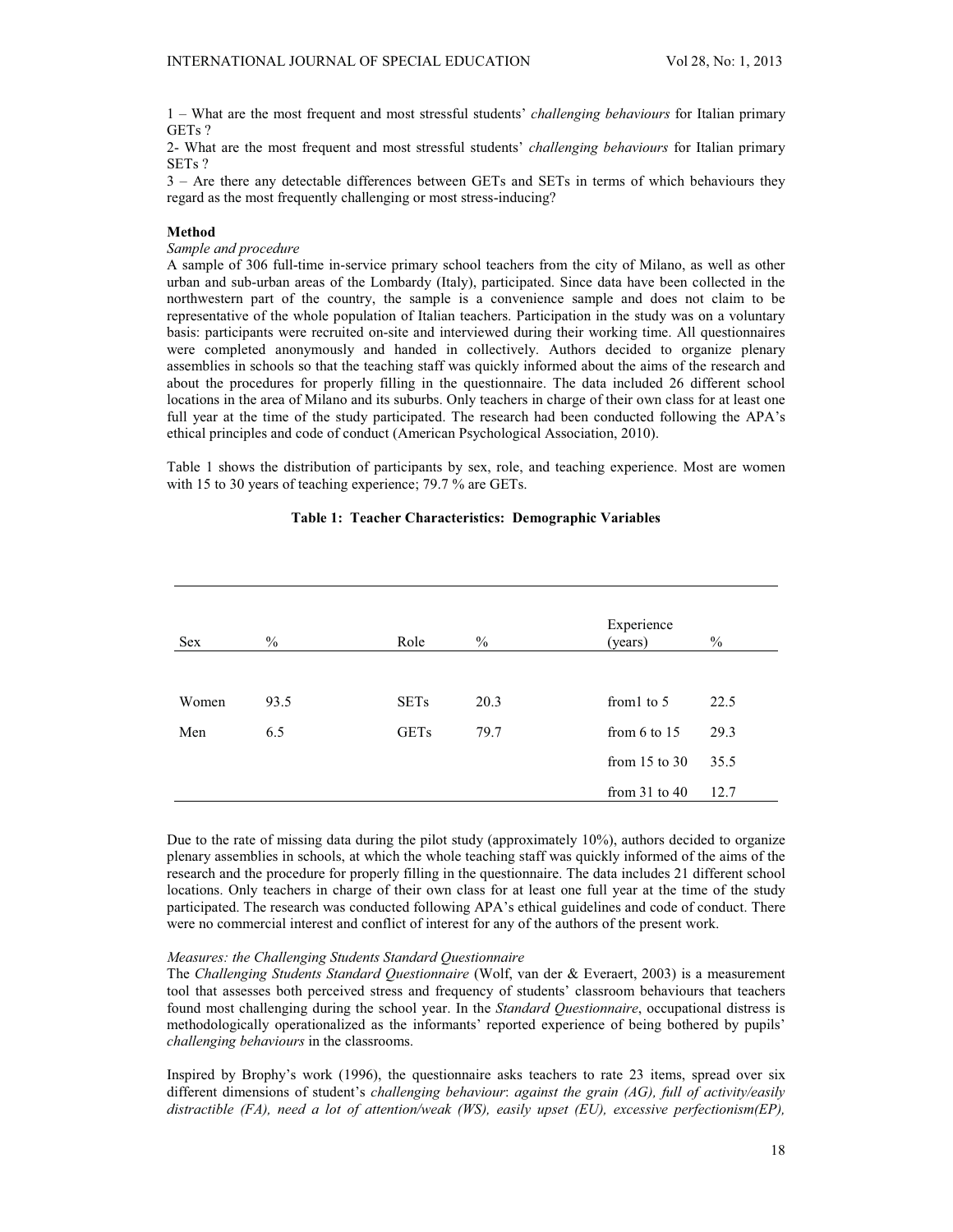*aggressive/hostile (AH)*. Each item is a behavioural descriptor and is rated twice: once for the frequency (to what extent does the student show this behaviour?) and then for the experienced stress (how stressful is it for you if the students engage in these behaviours?). The response format is Likert-style with five categories ranging from 0 (It doesn't happen at all) to 4 (It happens a lot) for frequency ratings and from 0 (not stressful at all) to 4 (very stressful) for stress ratings. The 23 items cover six different categories of students' misconducts:

*Against the grain (AG)*: The most common contemporary meaning of *against the grain* is to describe something that fails to follow social or cultural expectations. Even if behaving counter to social norms is not necessarily misconduct *per se*, the impact of such behaviours in educational settings is remarkable. In the framework of the questionnaire this subscale includes behaviours such as breaking classroom rules, seeking conflict with adults and undermining the role of the teacher;

*Full of activity/Easily distractible (FA)*: In spite of referring to ADHD syndrome (which requires an objective use of DSM-IV-RT criteria developed by trained specialists), this measure simply describes situations in which a student is more active than other students (i.e., he/she is unable to sit still or leaves his/her seat very often);

*Needs a lot of attention/Weak student (WS)*: This subscale described those circumstances in which teachers are asked to spend extra time with a particular student to facilitate his/her achievement of educational goals. This student is generally considered *weak* because he/she has learning difficulties or has trouble following class instructions.

*Easily upset (EU)*: Some students misbehave because they come to school with emotional problems that originate in other contexts. As a result, some their emotional responses lead to inappropriate behaviours. Some examples include: being overly sensitive to mood, crying very often or being difficult to reassure when upset;

*Failure syndrome/Excessively perfectionist (EP)*: In educational literature two types of perfectionism exist: *normal* and *neurotic* (Parker & Adkins 1994). *Normal perfectionists* are pupils that naturally derive a sense of pleasure when their tasks are accomplished, but perfectionism is a more complex set of behaviours which can also include compulsiveness in work habits. *Neurotic perfectionists* are mostly unable to feel satisfaction because, in their own eyes, they never seem to do things well enough (Roedell, 1984). Adderholth-Elliot (1989) proposed that perfectionist students may underachieve because of procrastination and fear of failure;

*Aggressive/Hostile (AH)*: Hostile-aggressive misconduct is frequently encountered (and sometimes dreaded) by many teachers. Students who engage in such behaviours are classically labelled as *problem students* due to the impact they have on classroom management. Two major categories of these behaviours are: *verbal* and *physical aggression*. The former includes being rude, arguing, sarcasm and teasing, the latter includes kicking, hitting, fighting, spitting, throwing objects and biting. Aggressive/hostile behaviours undermine learning process when the main target is the teacher, or when directed toward other classmates. From teachers' point of view, an aggressive misconduct is a severe threat because can escalate when incorrectly managed or underestimated.

As in previous research into students' misbehaviour (for instance Wheldall & Merret, 1988), the *Standard Questionnaire* offers the opportunity to detect differences between the two scores by examining both the frequency and severity of students' *challenging behaviour*. It is not surprising that enduring physical aggression may be perceived as very troublesome even if it occurred only once in a decade. In the same manner, the most frequent behaviours might be relatively minor (i.e. talking out of turn, playing with pencils) yet cause concern because of how often they occur (Little, 2005) but, on the contrary, their impact on stress levels might be limited in intensity.

As reported in other works (Castelli, Pepe & Addimando, 2012; Addimando, 2010) the six-factor structure of the *Standard Questionnaire* can be regrouped in a second-order underlying structure that in some way resembles the well known differentiation between internalised and externalised behaviours. The second order solution accounted for 65.9% of the explained variance. Internalised behaviours were WS (.794), EP (.762) and EU (.750) while externalised behaviours were AG (.860), FA (.812) and AH (.751) (original factor loadings in parentheses). This alternative conceptualisation is helpful in framing the topic of students' *challenging behaviours* because it offers a further glimpse into the phenomenon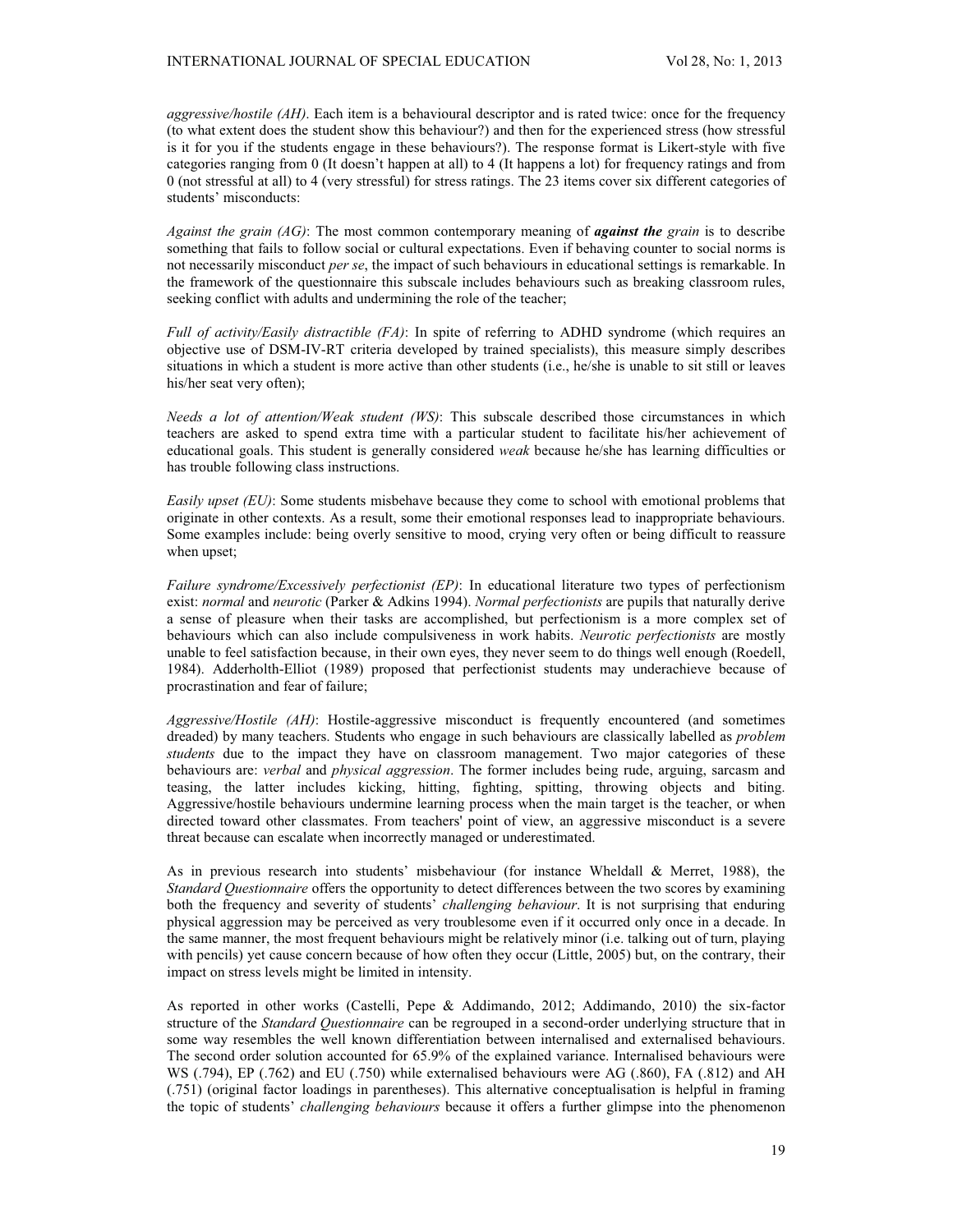under analysis. To this end, in the present paper, scores for frequency and stressfulness were analysed separately for internalised and externalised behaviors separately.

Before discussing the results, it must be explained how the Standard Questionnaire scores are analysed. Apart from the distinction between internalized and externalised behaviours, two other methods are adopted. The first approach provides more accuracy in indentifying teachers' major sources of stress by using a *predominance scale*. Among the set of six factors, the *predominance scale* is the highest-rated behaviour in frequency or degree of stress. For instance, if a respondent provided the following scores: AG = 3.12, FA = 2.45, WS = 1.23, EU = 0.97, EP = 0.43, AH = 2.96, its *predominance scale* is *against the grain*. By using this method, the scores can be ranked in term of percentages of teachers that handle a particular *challenging behaviour* and results can be profitably compared with other studies that adopted a similar percentage-based approach (see for example Ding, Li, Li & Kulm, 2007; Leung & Ho, 2001; Merret & Wheldall, 1984; Stephenson, Martin & Linfoot, 2000).

The second approach computes incidence and stress scores to identify the values of each scale in terms of descriptive statistics and sample distribution (i.e. mean, standard deviation, asymmetry and variance). This means that the ranking of most *challenging behaviours* is simply obtained by arranging the behaviour ratings in numerical order. This method allowed to apply common statistical techniques (i.e., one-way analysis of variance) and to calculate differences between subgroups using effect size measures. These results can also ready to be meta-analysed by future researchers.

### *Confirmatory factor analysis and reliability of sub-scales.*

In the context of scales development, an appropriate Confirmatory Factor Analysis (CFA) reflects a measurement models in which observed variables (e.g. items of *Challenging Students Standard Questionnaire*) define a set of constructs or latent variables (Hoyle, 2000) by providing strong evidence in regard to the best factor structure of the measure (Jöreskog, 1993). A given measurement model can be defined as 'appropriate' when the variance - covariance matrix  $(\Sigma)$  reproduced (or model implied) by the hypothetical measurement model fits with the real variance - covariance matrix (S). The degree to which the model fits data can be determined by assessing model fit criteria. The most commonly adopted fit indexes are Chi square statistic  $(\chi^2)$ , Normed Chisquare (NC), Rootmeansquareresidual error of approximation (RMSEA), Goodness of fit (GFI), Adjusted goodness of fit (AGFI), and Normative fix index (NFI) (for further details about the characteristics of fit indexes and their normative bound, see Browne & Cudek, 1993; Hu & Bentler, 1999; Jöreskog, 1969; Schumacker & Lomax, 2004).

The results of CFA performed on 23 frequency items of the questionnaire are as follows:  $\chi^2$  (202) = 514.72, NC = 2.54, RMSEA = .058 (90<sup>th</sup> C.I. .053 - .062), GFI = .94, AGFI = .91, NFI = .94; the results strongly confirmed the existence of a measurement model based on the six different hypothesized dimensions.

To test internal consistency of both frequency and stress scales, reliability analysis (based on Cronbach's  $\alpha$ ; Cronbach, 1951) has also been applied to 23 items. The values are as follows: against the grain (f) = .79, full of activity/easily distractible (f) = .82, need a lot of attention/weak (f) = 0.82, easily upset (f) = .74, excessive perfectionism(f) = .61, aggressive/hostile (f) = 0.81; against the grain (s) = .79, full of activity/easily distractible (s) = .83, need a lot of attention/weak (s) = .80, easily upset (s)= .76, excessive perfectionism(s) =  $0.67$ , aggressive/hostile (f) =  $0.78$ .

# **Results**

What are the most frequent and the most stressful *challenging behaviours*, in the eyes of Italian inservice primary teachers? Descriptive results are listed in Table 2.

Perhaps due to differences in job demands, predominance stress scale (i.e. the highest-rated behaviour in degree of stress) results were different between SETs and GETs. When Italian GETs were asked to think of the most *challenging students* they generally referred to a students with FA behaviour (41%), followed AG (20%) and AH (19%). As one can easily compute, 80% of GETs indicated that the most *challenging student* was characterised *by externalised behaviours*. Results from SETs reveal that the most *challenging behaviours* were FA (34%), WS (26%) and AH (17%). Therefore externalised behaviours accounted for only 57% of SETs' answers for this measure.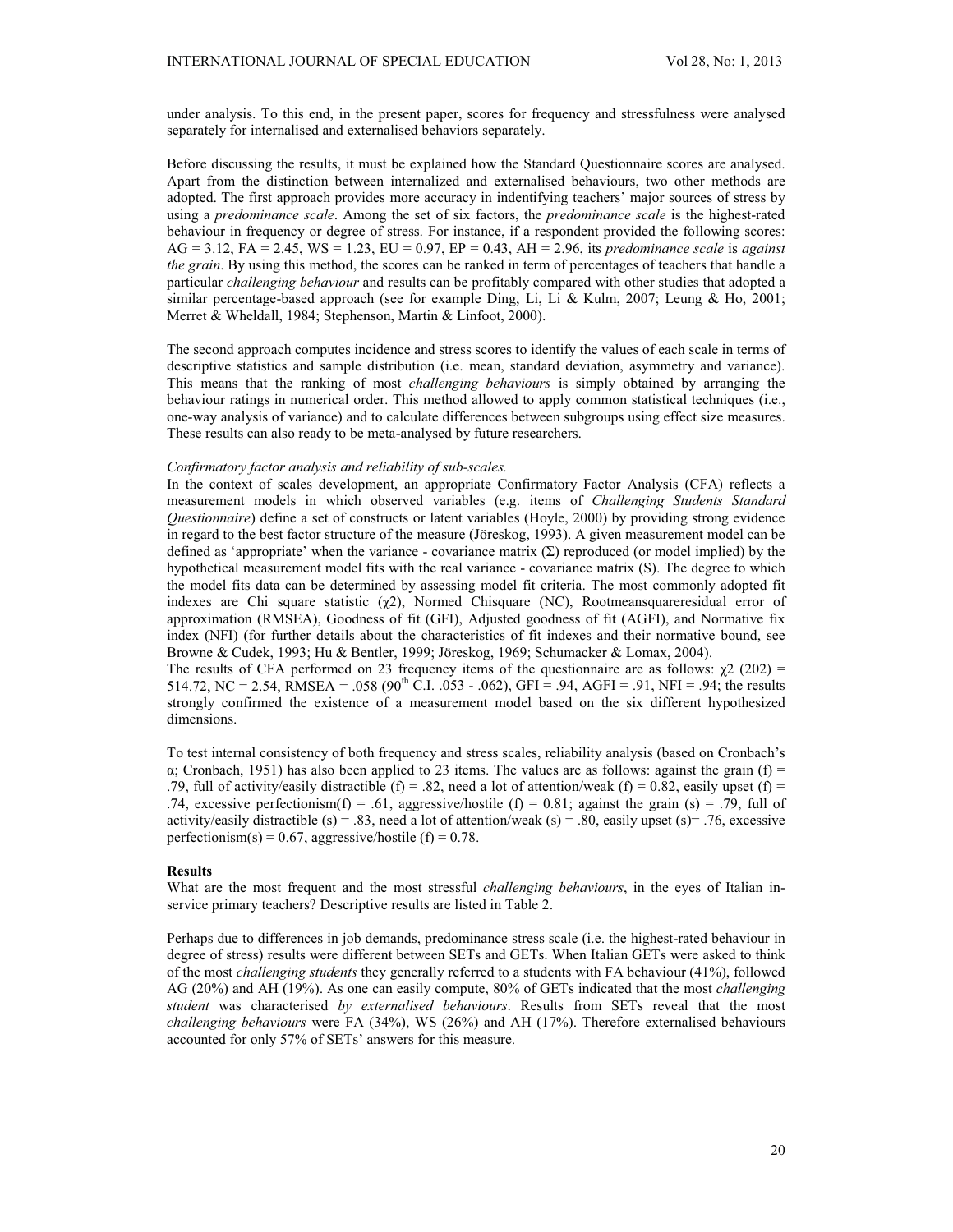|                                           | <b>SETs</b> |               | <b>GETs</b> |               |
|-------------------------------------------|-------------|---------------|-------------|---------------|
|                                           | Frequency   | <b>Stress</b> | Frequency   | <b>Stress</b> |
| Against the grain $(AG)$                  | $m$ (ds)    | $m$ (ds)      | $m$ (ds)    | $m$ (ds)      |
| Full of activity/easily distractible (FA) |             |               |             |               |
| Need a lot of attention/Weak(WS)          | 1.80(1.14)  | 1.61(1.07)    | 2.07(1.08)  | 2.07(1.13)    |
| Easily upset (EU)                         | 2.59(1.08)  | 2.05(1.08)    | 2.82(1.04)  | 2.50(1.06)    |
| Excessive perfectionism (EP)              | 2.71(0.99)  | 1.82(1.01)    | 2.15(1.14)  | 1.64(1.06)    |
| Aggressive/hostile (AH)                   | 2.23(0.88)  | 1.48(1.01)    | 1.77(0.96)  | 1.35(0.97)    |
|                                           | 1.49(1.03)  | 1.19(0.99)    | 1.35(1.00)  | 1.09(0.96)    |
|                                           | 1.86(1.23)  | 1.68(1.32)    | 1.76(1.31)  | 1.81(1.31)    |

# **Table 2: Challenging Behaviors: Mean and Standard Deviation (scores range 0-4)**

With regards to the frequency of *challenging behaviours* (the results are ranked in descending order), SETs rated *need a lot of attention/weak* (m = 2.71, sd = 0.99) highest, followed by *full of activity/easily distractible* (m = 2.59, sd = 1.08), *easily upset* (m = 2.23, sd = .88), *aggressive/hostile* (m = 1.86, sd = 1.23), *against the grain* ( $m = 1.80$ ,  $sd = 1.14$ ) and *excessive perfectionism* ( $m = 1.49$ ,  $sd = 1.49$ ). GETs rated *full of activity/easily distractible* (m = 2.82, sd = 1.04) highest, followed by *need a lot of attention/weak* (m = 2.15, sd = 1.14), *against the grain* (m = 2.07, sd = 1.08), *easily upset* (m = 1.77, sd = 0.96), *aggressive/hostile* (m = 1.76, sd = 1.31) and *excessive perfectionism* (m = 1.35, sd = 1.00). Teachers also indicated their degree of stress as a consequence of *challenging behaviours*. The most stressful misconduct for SETs was *full of activity/easily distractible* (m = 2.05, sd = 1.08), followed by *need a lot of attention/weak* (m = 1.82, sd = 1.01), *aggressive/hostile* (m = 1.68, sd = 1.32), *against the grain* (m = 1.61, sd = 1.07), *easily upset* (m = 1.48, sd = 1.01) and *excessive perfectionism* (m = 1.19, sd  $= 0.99$ ). GETs rated *full of activity/easily distractible* (m = 2.50, sd = 1.06) as most stressful, followed by *against the grain* ( $m = 2.07$ ,  $sd = 1.13$ ), *aggressive/hostile* ( $m = 1.81$ ,  $sd = 1.31$ ), *need a lot of attention/weak* (m = 1.64, sd = 1.06), *easily upset* (1.35, sd = 0.97) and *excessive perfectionism* (m = 1.09, sd = 0.96). Among GETs in general, the most frequent areas of misconduct were FA followed by WS. But the most stressful behaviours were FA, AG and AH. On the contrary, the least frequent and least stressful behaviour was EU*.* Some differences existed between the most frequently occurring behaviour and the most stressful in GETs group. Among the SETs in general, the most frequent areas of misconducts were WS, FA and EU. The most stressful behaviour were FA, WS and AH. Once again, EU was the least frequent and the least stress-generating area of misconduct. Results of the predominance stress scale are presented in Table 3.

#### **Table 3: Predominance Stress Scale**

|    | <b>SETs</b>                | <b>GETs</b><br>Predominance scale $(\% )$ |  |  |  |
|----|----------------------------|-------------------------------------------|--|--|--|
|    | Predominance scale $(\% )$ |                                           |  |  |  |
|    |                            |                                           |  |  |  |
| FA | 34                         | 41                                        |  |  |  |
| WS | 26                         | 20                                        |  |  |  |
| AH | 17                         | 19                                        |  |  |  |
| EP | 11                         | 13                                        |  |  |  |
| AG | 6                          | 4                                         |  |  |  |
| EU | 6                          | 3                                         |  |  |  |
|    |                            |                                           |  |  |  |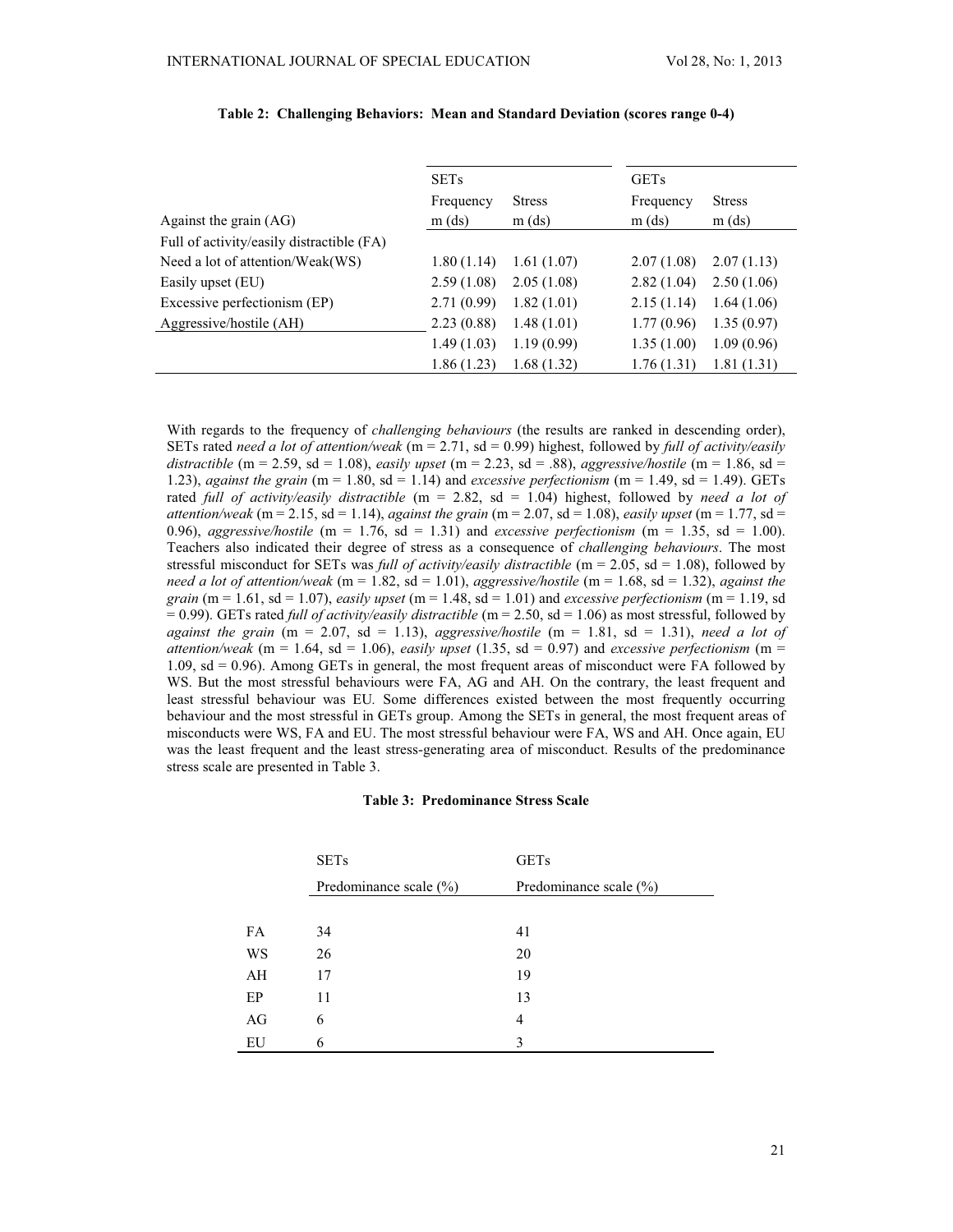|                                           | <b>SETs</b> | <b>GETs</b> |        |      |          |
|-------------------------------------------|-------------|-------------|--------|------|----------|
|                                           |             |             |        |      | Effect   |
| Frequency                                 | m           | m           | t-test | sig. | size $d$ |
| Against the grain (AG)                    | 1.80        | 2.07        |        |      |          |
| Full of activity/easily distractible (FA) | 2.59        | 2.82        |        |      |          |
| Need a lot of attention/Weak (WS)         | 2.71        | 2.15        | 3.56   | ***  | 0.51     |
| Easily upset (EU)                         | 2.23        | 1.77        | 3.42   | ***  | 0.49     |
| Excessive perfectionim (EP)               | 1.49        | 1.35        |        |      |          |
| Aggressive/hostile (AH)                   | 1.86        | 1.76        |        |      |          |
|                                           |             |             |        |      |          |
| Tot, externalised behaviors               | 6.24        | 6.65        |        |      |          |
| Tot. internalised behaviors               | 6.37        | 5.26        | 3.52   | ***  | 0.51     |
|                                           |             |             |        |      |          |
| <b>Stress</b>                             |             |             |        |      |          |
| Against the grain $(AG)$                  | 1.61        | 2.07        | 2.87   | **   | 0.41     |
| Full of activity/easily distractible (FA) | 2.05        | 2.50        | 2.96   | **   | 0.43     |
| Need a lot of attention/Weak (WS)         | 1.82        | 1.64        |        |      |          |
| Easily upset (EU)                         | 1.48        | 1.35        |        |      |          |
| Excessive perfectionism (EP)              | 1.19        | 1.09        |        |      |          |
| Aggressive/hostile (AH)                   | 1.68        | 1.81        |        |      |          |
|                                           |             |             |        |      |          |
| Tot. externalised behaviors               | 5.38        | 6.37        | 2.41   | ∗    | 0.34     |
| Tot. internalised behaviors               | 4.41        | 4.07        |        |      |          |

# **Table 4: ANOVA results for Comparison of Means by frequency and stress of behaviours**

Note: \* p < .02, \*\* p < .01, \*\*\* p < .001

### *SETs vs. GETs: a comparative perspective*

Are there any differences between SETs and GETs in occupational stress in response to *challenging behaviours*? In order to explore data variability between SETs and GETs , the result of one-way analysisof-variance are reported in Table 4 (externalised and internalised measures were examined separately). As expected, Italian elementary SETs and GETs scores differed significantly. As a consequence of the heterogeneity of their job demands, the frequency and the degree of experienced stress from *challenging behaviours* is different between the groups. For each pairwise comparison, Cohen's effect size (*d*) is reported. Cohen (1992) addressed the topic of interpreting effect size estimates and labeled an effect size small if *d* is lower than .20. According to Cohen, large magnitudes of effects are reported when  $d = 0.80$ or more. Finally, if *d* ranges between .21 to .79 the effect should be considered medium. The frequency of students' challenging behaviours differed between SETs and GETs with regard to *WS*, F (1,306) = 3.56,  $p < .001$  and EU, F (1,306) = 3.42,  $p < .001$ . Cohen's effect sizes were medium (.51 and .49 respectively). The perceived level of stress among SETs differed from GETs with regard to AG, F  $(1,306) = 2.87$ , p < .01, and FA, F (1,306) = 2.96, p < .01. Cohen's effect sizes were medium (.41 and .43 respectively). Finally, the distinction between internalised and externalised behaviours revealed that the two groups differed. SETs rated the frequency of internalised behaviours F (1,306) = 3.52, p < .001 higher, while GETs stress scores were significantly higher with regards to externalised behaviours, F  $(1,306) = 2.41$ ,  $p < .02$ . The Cohen's effect sizes were again medium (.51 and .34 respectively).

# **Discussion**

The starting point of this project was the peculiarity of Italian education system in which students with special education needs are fully-included in mainstream classrooms. As a result of this inclusive model of education, SETs are called to work directly with an individual or a very small group of students exhibiting behavioural, emotional or learning difficulties. Given this kind of job organization, we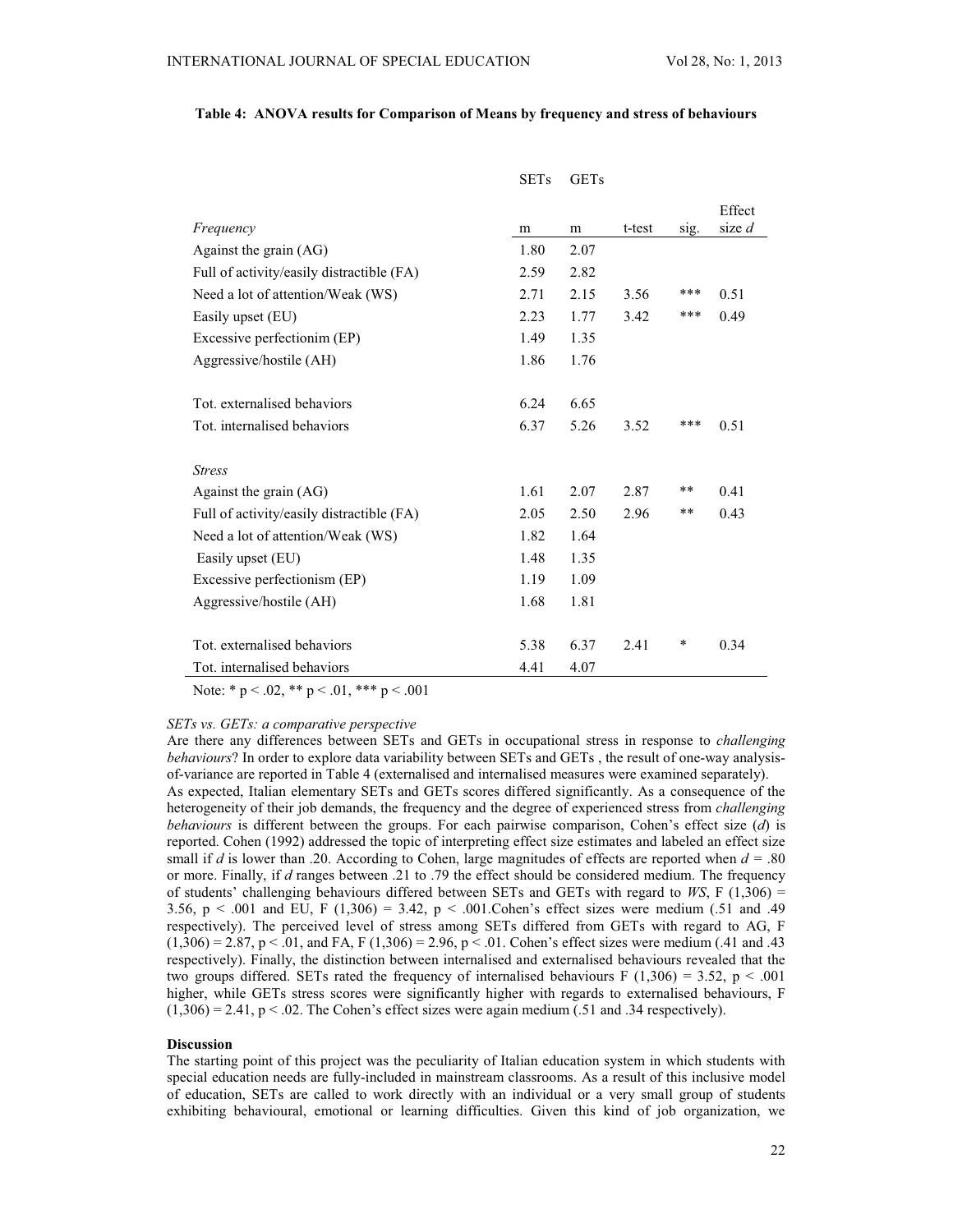expected to find differences between SETs and GETs with regard to the most frequently-occurring students' *challenging behaviours* and related occupational stress. The results revealed that the most frequent *challenging behaviour* experienced by GETs was *full of activity/easily distractible* followed by *need a lot of attention*/*weak.* The SETs show the opposite result: the *need a lot of attention*/*weak* ranks first and *full of activity/easily distractible* ranks second. Some interesting effects on occupational stress appear when examining the stress measures more closely: both groups claimed that the behaviour that generated the largest amount of stress was *full of activity/easily distractible.* This suggests that students distracting other pupils, when they are unable to stay sitting and leave their seats and that this represents the most stressful behaviour for both SETs and GETs. If we analyze the second most stressful behaviour, some differences appear base on the teachers' role: the student with learning difficulties (i.e., *need a lot of attention*/*weak*) do not cause as much occupational stress for GETs as SETs. These results should be considered with caution, but it appears that the work done by SETs in supporting students with special education need may reduce this source of occupational stress for GETs. Further, *against the grain* behaviours were the second most stressful behaviours among GETs. These results fit with previous research documenting that the most troublesome misconduct is usually minor behaviour*,* such as poor attention or continuous violation of class procedures and rules (Little, 2005). The analysis of what we labeled *predominance scale* provided a closer look into the phenomenon. About 40% of GETs and 34% of SETs claimed to encounter *full of activity/easily distractible* behaviours during the school year. But, by adopting a distinction between internalised and externalised behaviours, a pattern emerged: the students with externalised behaviours were the most stressful for the 80% of GETs but only 57% of SETs. Moreover, behaviour directed to break the rules (*against the grain* dimension) characterized the most *challenging student* for 20% of GETs but only 6% of SETs, perhaps due to their physical proximity and emotional closeness with students.

In the third analysis, we compared both frequency and perceived stress of the six *challenging behaviours* as well as values of internalised and externalised behaviours between groups. Results supported the hypothesis that SETs and GETs significantly differed in terms of stress experienced in response to students' *challenging behaviour*. SETs were exposed to a higher level of *weak* and *easily upset* behaviours but compared to GETs they experience the same level of stress, statistically. On the contrary, GETs were subjected to high level of stress from *against the grain* and *full of activity* behaviours although the frequency of those behaviours does not significantly differ from SETs. At a higher level of abstraction, SETs experienced a higher frequency of internalised behaviours but in term of perceived stress the two groups did not differ. On the contrary, GETs experienced more stress from externalised behaviours but when the frequency was considered the values were statistically similar. Our data do not furnish direct evidence on reasons for explaining differences between GETs and SETs, but several possibilities deserve attention. For example, the way in which SETs are trained could be a possible explanation of the differences that arise in their rankings of the most *challenging behaviours*. They may be better prepared to manage both minor and major emotional problems and learning difficulties, thereby reducing the amount of stress experienced from internalised behaviors. Alternatively, SETs may experience stress differently based on the fact that the Italian educational model includes one-to-one relationships between SETs and students with special education needs. For example, when teachers pay individualized attention to pupils and build a trust-based relationship with them, stress associated with the severity of *against the grain* behaviours may be reduced.

# **Conclusion**

The present paper explored how different job demands affect teachers' occupational stress in response to students' *challenging behaviours*. The main limits of the present study included not having a sample that was fully representative of the entire Italian teacher population: in fact, results are specific to a sample of urban and sub-urban in-service Italian primary teachers.

A second important limitation was connected to the research methodology. We surveyed teachers' perceptions of *challenging behaviours* using a self-report quantitative questionnaire and, even though they were direct witnesses of the way in which pupils behave in classrooms, the appraisal of misconduct is, in some way, rooted in social, cultural and personal characteristics of teachers and their heritage. The practical importance of exploring the experiences of SETs and GETs with *challenging behaviours* encountered in their work can assist in planning pre-service and in-service training programs. From this point of view, the results offered a useful overview of the most frequent and most stressful behaviours in Italian elementary schools. In the eyes of Italian elementary teachers in our sample (both SETs and GETs), *full of activity/easily distractible* behaviours comprise were rated as the most challenging and this fact should be considered when designing training courses for them. Based on these results, we strongly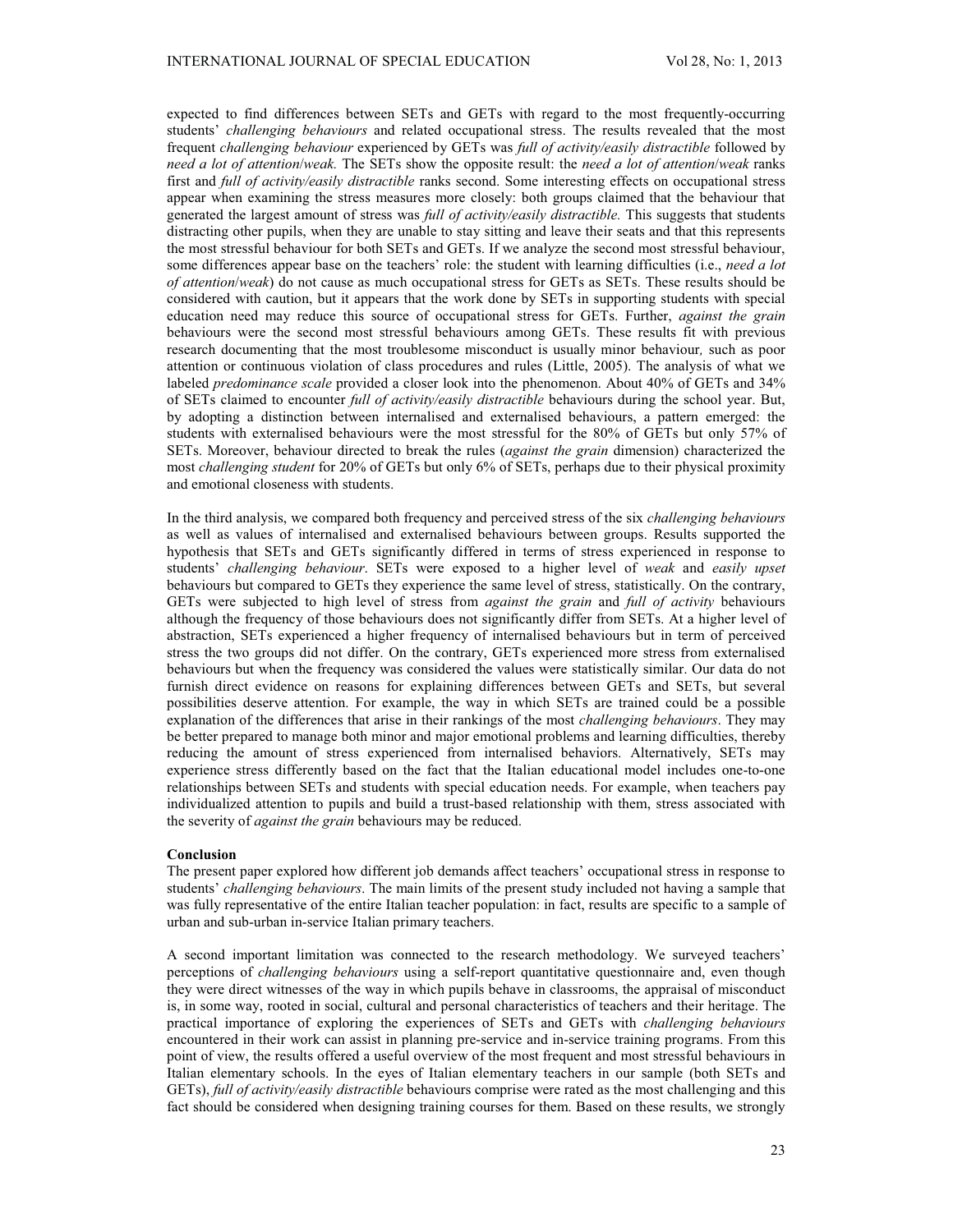advise that educational policy makers and head-teachers should be more attentive to these topics in order to correctly address custom stress-reducing intervention programs.

#### **References**

Adderholt-Elliot, M. (1989). Perfectionism and underachievement. *Gifted Child Today*, 12, 19–21.

Addimando, L. (2010). *Comportamenti difficili degli student e stress degli insegnanti nelle organizzazioni educative: una ricerca internazionale* [*Challenging students' misbehaviors and teachers' job stress in educational organizations: an international survey*]. Doctoral dissertation, University of Milano-Bicocca, Milano, Italy.

Arbuckle, C., & Little, E. (2004). Teachers' Perceptions and Management of Disruptive Classroom Behaviour During the Middle Years (years five to nine). *Australian Journal of Educational & Developmental Psychology*, 4, 59-70.

Beer, J. E Beer, J. (1992). Burnout And Stress, Depression And Self-Esteem Of Teachers. *Psychological Reports*, 71, 1331-1336.

Besio, S., & Chinato, M. G. (1997). A che punto è l'integrazione? Indagine su idee e atteggiamenti di insegnanti di sostegno e insegnanti di sostegno in formazione. In R. Vianello & C. Cornoldi (Eds.), *Metacognizione e sviluppo della personalità. Ricerche e proposte di intervento* (pp. 281-290), Bergamo: Edizioni Junior.

Betoret, F. D. (2006). Stressors, self-efficacy, coping resources, and burnout among secondary teachers in Spain. *Educational Psychology,* 26, 519- 539.

Bibou-Nakou, I., Kiosseoglou, G., & Stogiannidou, A. (2000). Elementary teachers' perceptions regarding school behavior problems: Implications for school psychological services. *Psychology in the Schools*, 37, 123-134.

Borelli, J. (1997). A schoolwide discipline plan that empowers teachers and gives principals time for instructional leadership. *National Association of Secondary School Principals Bulletin*, 81, 68-75.

Brophy, J. (1996). *Teaching problem students*. New York, The Guilford Press.

Browne, M. W., & Cudeck, R. (1993). Alternative ways of assessing model fit. In K. A. Bollen & J. S. Long (Eds.), *Testing structural equation models* (pp. 136-162). Newsbury Park, CA: Sage.

Burden, P. R. (1995). *Classroom management and discipline. Methods to facilitate cooperation and instruction.* New York: Longman.

Burke, R. J., & Greenglass, E. (1995). A longitudinal study of psychological burnout in teachers. *Human Relations*, ,48, 187–202.

Castelli, S., Pepe, A., & Addimando, L. (2012). A Mixed Methods Study of the Responses to Two Open-Ended Questions Regarding Stress in the Classroom from a Sample of Italian Teachers. In C. McCarthy, R. Lambert, & A. Ullrich (Eds.) *International Perspectives on Teacher Stress* (pp. 267-288). Charlotte, NC : IAP - Information Age Publishing, Inc.

Charles, C. M., & Senter, G. W. (2005). *Building classroom discipline (8th ed.)*. Boston: Allyn & Bacon. Chan, D.W. (1998). Stress, coping strategies, and psychological distress among secondary school teachers in Hong Kong. *American Educational Research Journal*, 35, 145–163.

Chan, D. W., & Hui, E.K.P. (1995). Burnout and coping among Chinese secondary school teachers in Hong Kong. *British Journal of Educational Psychology*, 65, 15-25.

Cherkes, M., & Fimian, M. J. (1982). *An analysis of the relationships among personal and professional variables and perceived stress of mainstream and special education teachers.* East Lansing, Mi: National Center for Research on Teacher Learning.(ERIC Document reproduction service No 244-486).

Cronbach, L. J. (1951). Coefficient alpha and the internal structure of test. *Psychometrika*, 16, 297 – 333. Cohen, J. (1992). A power primer. *Psychological Bulletin*, 112, 155-159.

Cullinan, D. (2004). Research issues on classification and definition of emotional and behavioral disorders. In R. B. Rutherford, M. M. Quinn, & S. R. Mathur (Eds.), *Handbook of research in emotional and behavioral disorders* (pp. 17-28). New York: Guilford.

Ding, M., Li, Y., Li, X. & Kulm, G. (2008). Chinese teachers' perceptions of students' classroom misbehavior. *Educational Psychology*, 28, 305-324.

Durham, J. (1992). *Stress in Teaching (2nd Ed.)*. London: Routledge.

Emerson, E. (1995). *Challenging Behaviour: Analysis and Intervention in People with Learning Disabilities.* Cambridge: Cambridge University Press.

Evertson, C., Emmer, E., & Worsham, M. (2006). *Classroom management for elementary teachers (7th Edition)*. Boston: Allyn & Bacon.

Finlay-Jones, R.(1986). Factors in the teaching environment associated with severe psychological distress among school teachers. *Australian and New Zealand Journal of Psychiatry*,20, 304-313.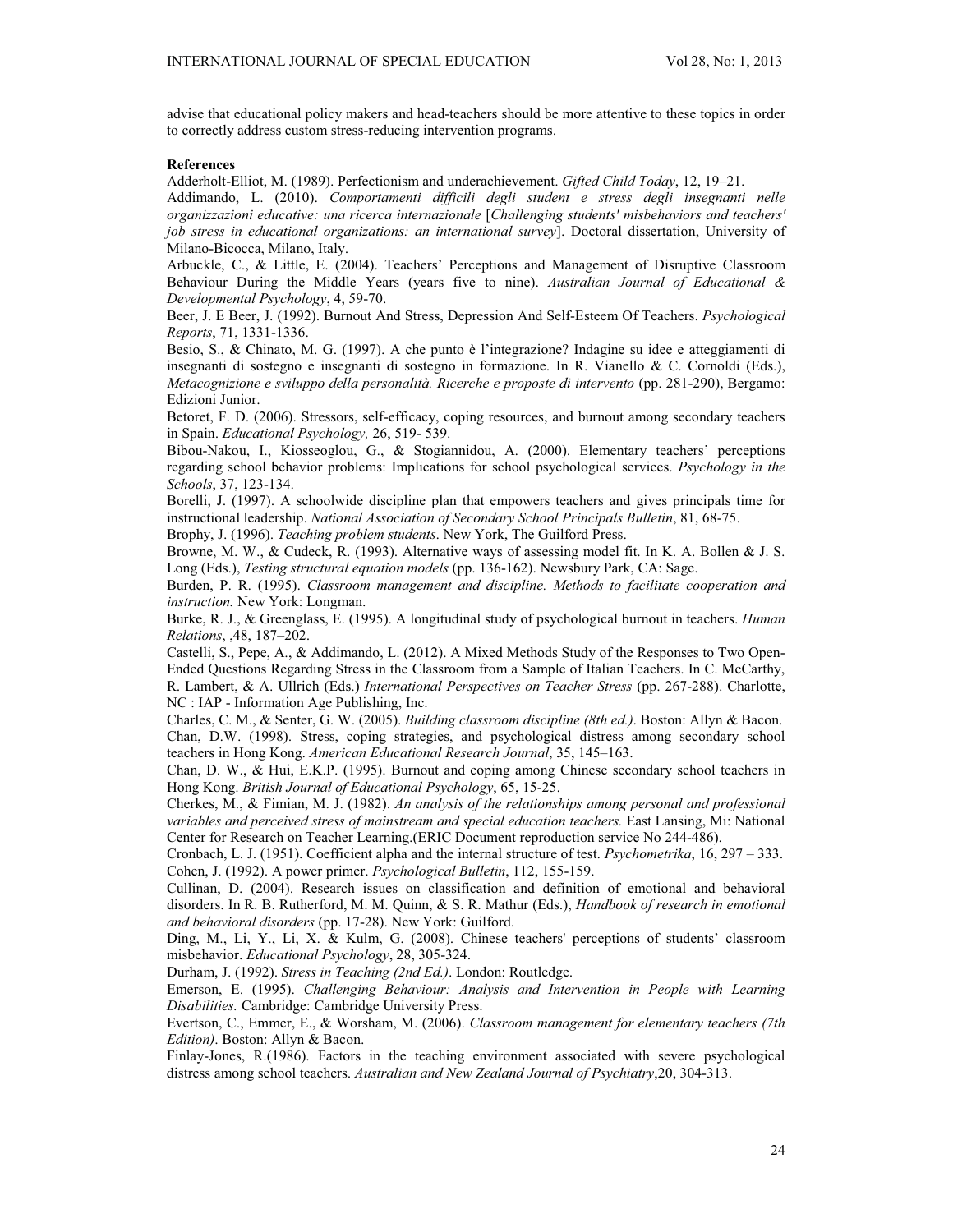Forest, M., & Pearpoint, J. (1990). Supports for addressing severe maladaptive behaviors. In W. Stainback & S. Stainback (Eds.), *Support networks for inclusive schooling* (pp. 22-56). Baltimore: Brooke.

Gevin, A. M. (2007). Identifying the types of student and teacher behaviours associated with teacher stress. *Teaching and Teacher Education*, 23, 624–640.

Gresham, F. M., & Kern, I. (2004)*.* Internalizing behavior problems in children and adolescents. In R. B. Rutherford, M. M. Quinn, & S. R. Mathur (Eds.), *Handbook of research in emotional and behavioral disorders* (pp. 262-282). New York: Guilford.

Head, J., Hill, F., & Maguire, M. (1996). Stress and the Post Graduate Secondary School Trainee Teacher: a British case study. *Journal of Education for Teaching,* 22, 71-84.

Hitzig, W. (1992). Support and positive teaching strategies. In S. Stainback & W. Stainback (Eds.), *Curriculum considerations in inclusive classrooms: Facilitating learning for all students* (pp. 143-158). Baltimore: Brookes.

Houghton, S., Wheldall, K., & Merrett, F. (1988). Classroom behaviour problems which secondary school teachers say they find most troublesome. *British Educational Research Journal,* 3*,* 297-313.

Hoyle, R.H. (2000) Confirmatory factor analysis. In H.E.A. Tinsley & S.D. Brown (Eds.) *Handbook of applied multivariate statistics and mathematical modelling* (pp.465-498). London: Academic Press.

Hu, L.-T., & Bentler, P. M. (1995). Evaluating model fit. In R. H. Hoyle (Ed.), *Structural equation modeling: Concepts, issues, and applications* (pp. 76-99). Thousand Oaks, CA: Sage.

Hurrell J. J., Nelson, D. L., & Simmons, B. L. (1998). Measuring job stressors and strains: where we have been, where we are, and where we need to go. *Journal of Occupational Health Psychology*, 3, 368– 389.

Individuals with Disabilities Education Act Amendments (IDEA) (1997), United Stated Department of education, Office of special education and rehabilitative services. Public Law 105-117, June,4, 1997.

Johnson, S., Cooper, C., Cartwright, S., Donald, I., Taylor, P., & Millet, C. (2005). The experience of work-related stress across occupations. *Journal of Managerial Psychology*, 20, 178-187.

Jöreskog, K. G. (1969). A general approach to confirmatory maximum likelihood factor analysis. *Psychometrika*, 34, 183–202.

Joreskog, K. G. (1993). Testing structural equation models. In K. A. Bollen & J. S. Long (Eds.), *Testing structural equation models* (pp. 294-316).Newbury, CA: Sage.

Jones, K., Charlton, T., & Wilkin, J. (1995). Classroom behaviours which first and middle school teachers in St Helena find troublesome. *Educational Studies*, 21, 139–153.

Kyriacou, C. (1987). Teacher stress and burnout: an international review. *Educational Research*, 29, 146- 152.

Kyriacou, C. (2001). Teacher stress: directions for future research. *Educational Review*, 53, 27–35.

Kyriacou, C., & Sutcliffe, J. (1978). Teacher stress: Prevalence, sources, and symptoms. British *Journal of Educational Psychology*, 48, 159-167.

Kokkinos, C. M., & Davazoglou, A. M. (2009). Special education teachers under stress: evidence from a Greek national study. *Educational Psychology*, 29, 407-424.

Langfeldt, H.P. (1992). Teachers' perceptions of problem behaviors: A cross-cultural study between Germany and South Korea. *British Journal of Educational Psychology*, 62, 217–224.

Lazarus, R. S. (1966). *Psychological stress and the coping process*. New York: McGraw-Hill.

Lazarus, R. S. (1990). Theory-based stress measurement. *Psychological Inquiry*, 1, 13.

Lazarus, R. S., & Folkman, S. (1984). *Stress, appraisal, and coping*. New York: Springer.

Leung, J. P., & Ho, C. L. (2001). Disruptive classroom behavior perceived by Hong Kong primary school teachers. *Educational Research Journal,* 16, 223-237.

Little, E. (2005). Secondary school teachers' perception of students' problem behaviours. *Educational Psychology*, 25, 369-377.

Merrett, F.E., & Wheldall, K. (1984). Classroom behavior problems which junior school teachers find most troublesome. *Educational Studies*, 10, 87–92.

Merrett, E, & Wheldall, K. (1993). How do teachers learn to manage classroom behavior? A study of teachers' opinions about their initial training with special reference to classroom behavior management. *Educational Studies*, 19, 91-105.

Miller, M. D., Brownell, M. T., & Smith, S. W. (1999). Factors that predict teaches staying in, leaving, or transferring from the special education classroom. *Exceptional Children*, 65, 201-218.

Parker, W. D., & Adkins, K. K. (1994). Perfectionism and the gifted. *Roeper Review*, 17, 173–176.

Pithers, R. T. (1995). Teacher stress research: Problems and progress. *British Journal of Educational Psychology*, 65, 387–392.

Priyadharshini, E., & Robinson-Pant, A. (2003). The attractions of teaching: an investigation into why people change careers to teach. *Journal of Education for Teaching,* 29, 95-112.